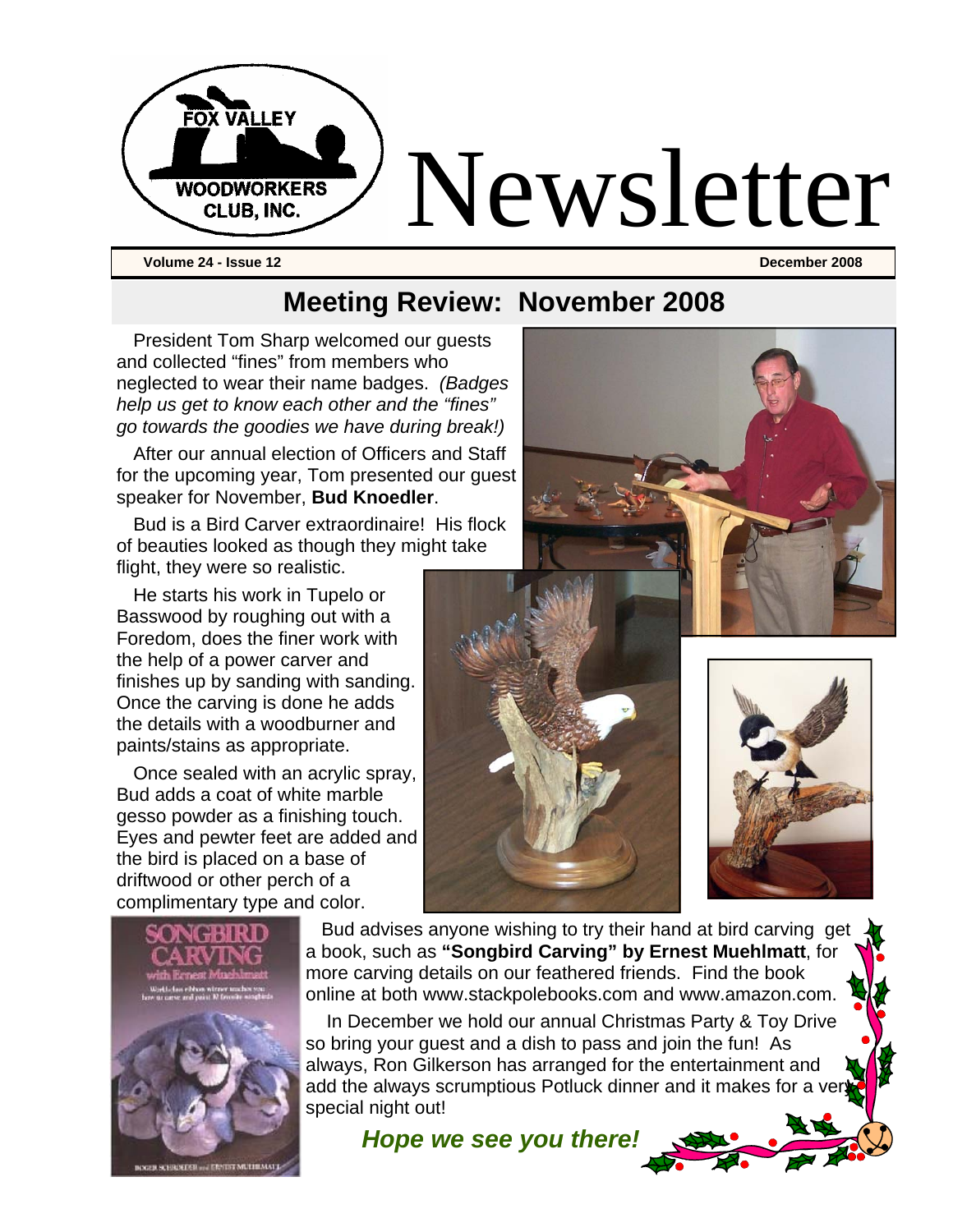## **FVWWC Events Calendar**

**Dec 2nd.... Tue ... 7:30 p.m... FVWWC Christmas Party & Toy Drive 2008 - Potluck Dinner** 

**Dec 10th...Wed....9:00 a.m. .. FVWWC's Breakfast Club:** Red Apple Restaurant - 414 S Schmale Rd - Carol Stream *(Special Date!)* 



**Jan 6th ..... Tue ... 6:30 p.m... FVWWC Hand Tool SIG Meets Jan 6th ..... Tue ... 6:30 p.m... FVWWC Shopsmith SIG Meets Jan 6th ..... Tue ... 7:30 p.m... FVWWC General Meeting** 

## **FVWWC Officers & Staff**

**woodworkers@fvwwc.org President Tom Sharp**  thomas.sharp@sbcglobal.net **Past President ......................... Ron Gilkerson**  (630) 879-8756 rongilker@hotmail.com **Vice President ......................... Matt Gauntt Treasurer.................................. Doug Pfaff Secretary.................................. Jeff Sandkam Program Committee................ Robin Blair**  blairr@saic.com **Ron Gilkerson Doug Olson Membership............................. Larry Maher Editor/Webmaster ................... Linda Christensen**  woodworkers@fvwwc.org **Library Committee .................. Dave Dockstader Rick Moss Tom Zillman Raffles/Photographer.............. Charlie Christensen Show & Tell MC ....................... Matt Gauntt Show Chairman ....................... Mike Madden Toy Drive/Club Logo Items..... Gail Madden Member-at-Large..................... James Nellis Audio/Visual Tech................... Robin Blair Host .......................................... Ron Gilkerson Greeter ..................................... Jim Hildreth Shopsmith SIG Chairman....... Dave Dockstader**  (630) 851-8118 sourceror@sbcglobal.net **Hand Tool SIG Chairmen Mike Brady**  mbrady25@comcast.net  **Mike Bridger** 

bridger.mike@gmail.com





## **Membership Drive 2009 is going GREAT!**

#### **Thanks to everyone who has already renewed!!!**

**Renewals for 2009** started in September and must be submitted no later than 01/15/2009 to insure you don't miss a minute of what FVWWC has to offer!

See **Larry Maher,** our Membership Chairman, to renew or mail your check/MO for \$30.00 to:

> **FVWWC PO Box 1041 - Batavia, IL 60510-1041**

*NOTE: Membership/Renewal form available @: www.fvwwc.org*

**2 FVWWC - PO BOX 1041 - BATAVIA, IL 60510-1041 2008**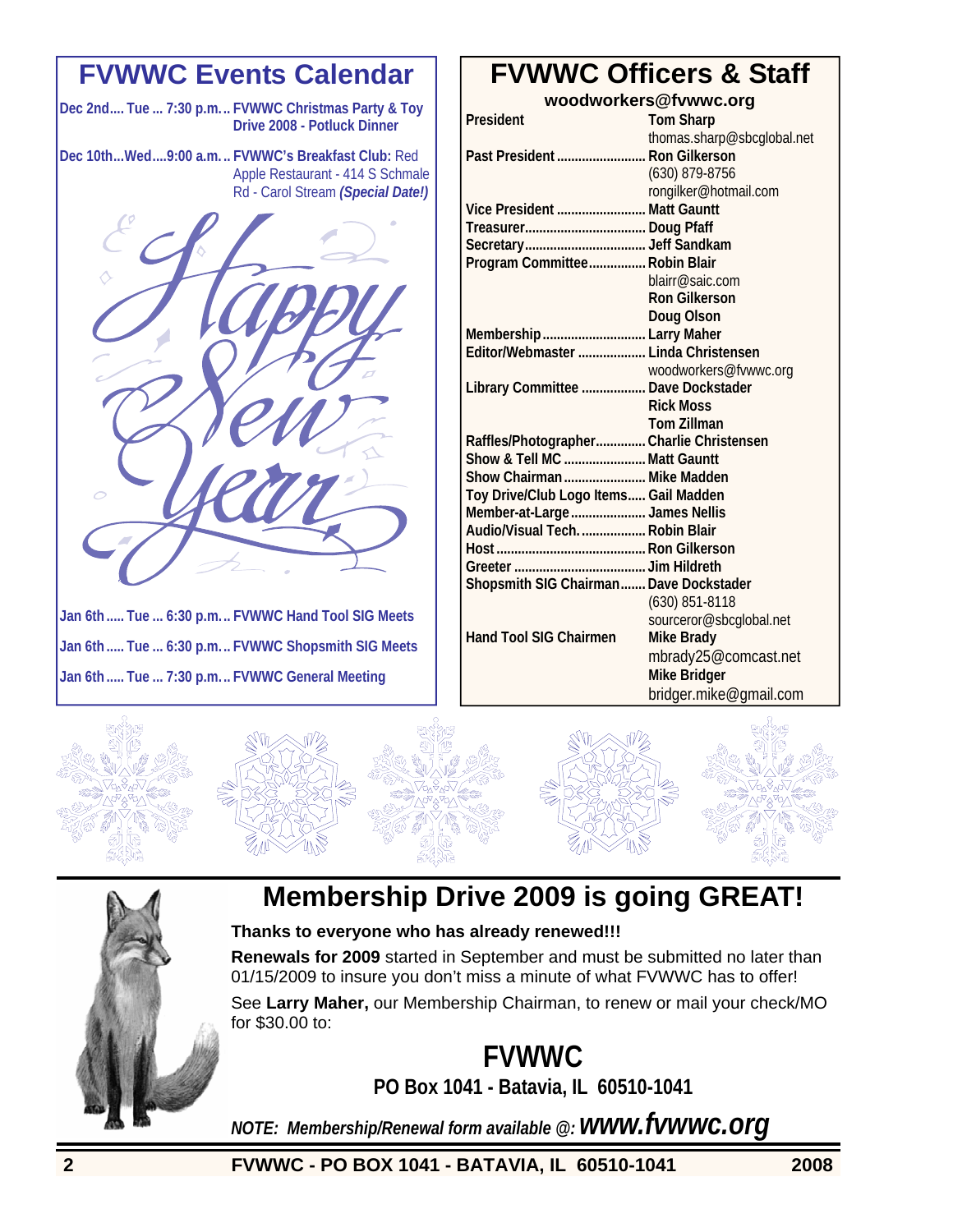

We've come to the end of another year... ...And it has been a great year!!!

At the Christmas Party we will award some special prizes to those of you who have participated all year long in our fundraising raffles!

Be sure to join us for all the fun… ...You never know what goodies await!!!

> See you at the meeting! Charlie Christensen, Raffle Chairman

## **FVWWC's Shopsmith SIG**

### **Next Meeting: Jan 6, 2009**

The Shopsmith Special Interest Group (SIG) meets at 6:30, just before the FVWWC general meeting, in the vestibule of the Bethany Lutheran Church. The purpose of the group is to share experience, ideas, and fun and explore all the possibilities available with the Shopsmith. You don't even have to own a Shopsmith to join us.

 If you are interested in the little machine that can, please join us in January to kick off another interesting year.

**Dave Dockstader 630-851-8118 sourceror@sbcglobal.net**



## **FVWWC's Hand Tool SIG**



## **Next Meeting: Jan 6, 2009**

The Hand Tool SIG meets at 6:30, prior to the regular meeting at Bethany Lutheran.

Anyone interested in the use of hand tools is welcome to join us for discussion of this fascinating area of woodworking. We will learn by sharing the experiences of using and caring for traditional hand tools.

FVWWC members and guests are invited to stop by and join our group.

*Hope to see you in there 2009!* 

**Mike Brady**  mbrady25@comcast.net

**Mike Bridger**  bridger.mike@gmail.com

**2008 http://www.fvwwc.org - woodworkers@fvwwc.org 3**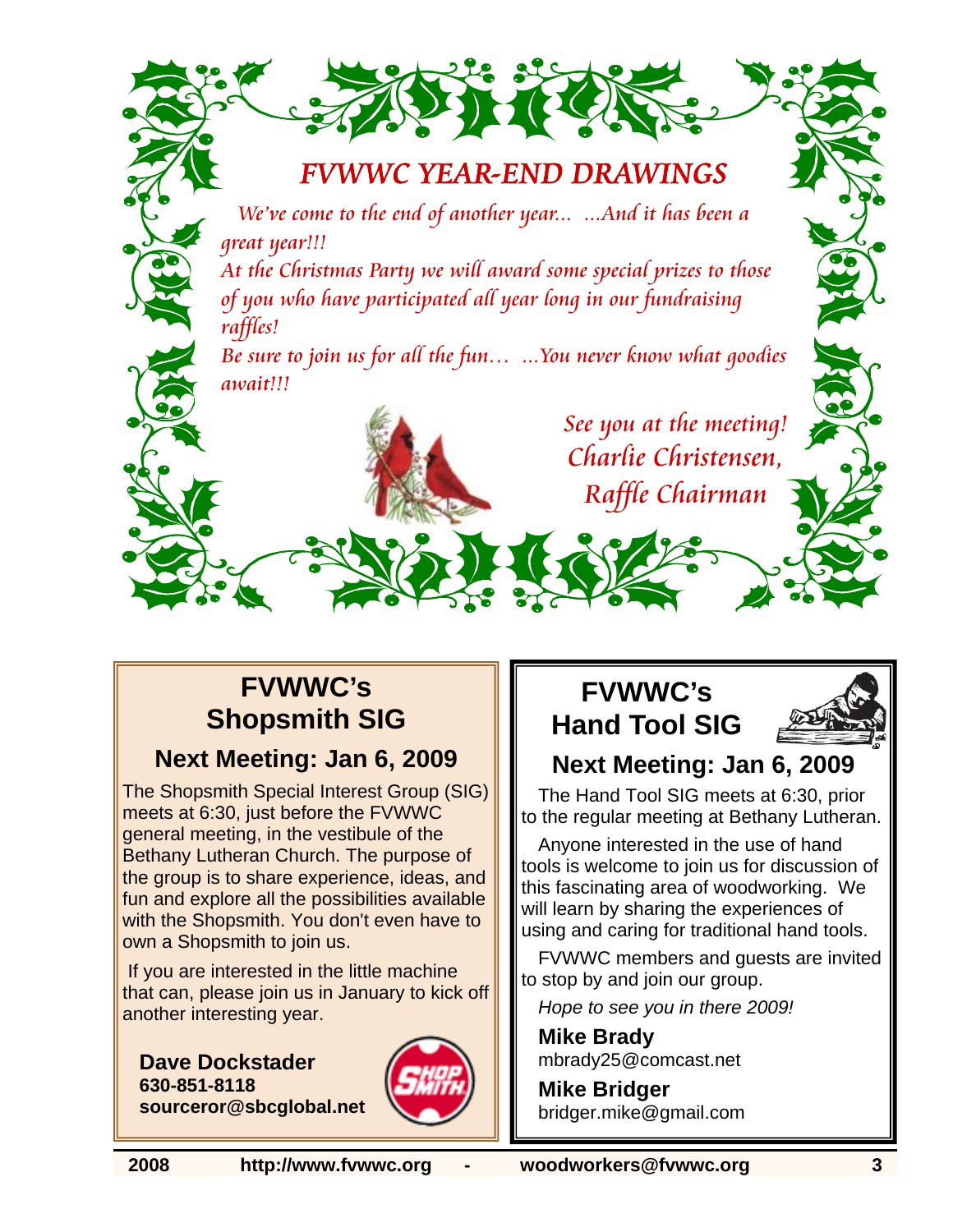# **We're Having a Party…**   *...And You're Invited!*

Each year at Christmas Gail Madden invites the representatives from **Batavia Access, Humanitarian Service Project and Operation Christmas** to join us and accept donations of toys and other items**.** *No one is required to bring a donation* but we do hope all members will attend the festivities and share the fun. The December meeting, like every meeting, is for all members. Since this is a party, members are welcome to bring a guest to share the fun.

It is a Pot Luck so bring a something edible to share. It isn't a formal dinner but a fun, tasty nibble feast with cookies, cakes, finger foods, gooey delights, crunchy munchies and just about anything that you can stick on a toothpick. Coffee, Punch, plates, napkins and utensils are furnished by FVWWC, along with meat, cheese & veggie trays. May not be haute cuisine but, if you go home hungry, it will be no one's fault but yours! No time to cook? Do a Deli, Drive-thru or such but don't stay home feeling empty handed.

Speaking of empty handed, that excuse won't work for toys either. Folks who make the toys do so because they like doing it and donating them is just a really neat outlet for their talents. Think of it more as an excuse for folks like to play with toys all year long and with no one asking "why?". How cool is that? This is not a competition and each and every toy is appreciated. Most items produced are fairly simple designs. Toy cars or doll beds do not have to be elaborate to make a child smile.

*Don't have the time or inclination to make toys but still want to contribute?* These organizations also appreciate paper products, canned goods, packaged mixes & cleaning products. Grab a mega pack of something at a local warehouse store to give instead!

Simply put, we hope all our members will attend our Christmas Party again this year and share the fun, the food and the company.

 *Please, try to make it…* 

#### *...It just won't be the same without you!*



**4 FVWWC - PO BOX 1041 - BATAVIA, IL 60510-1041 2008**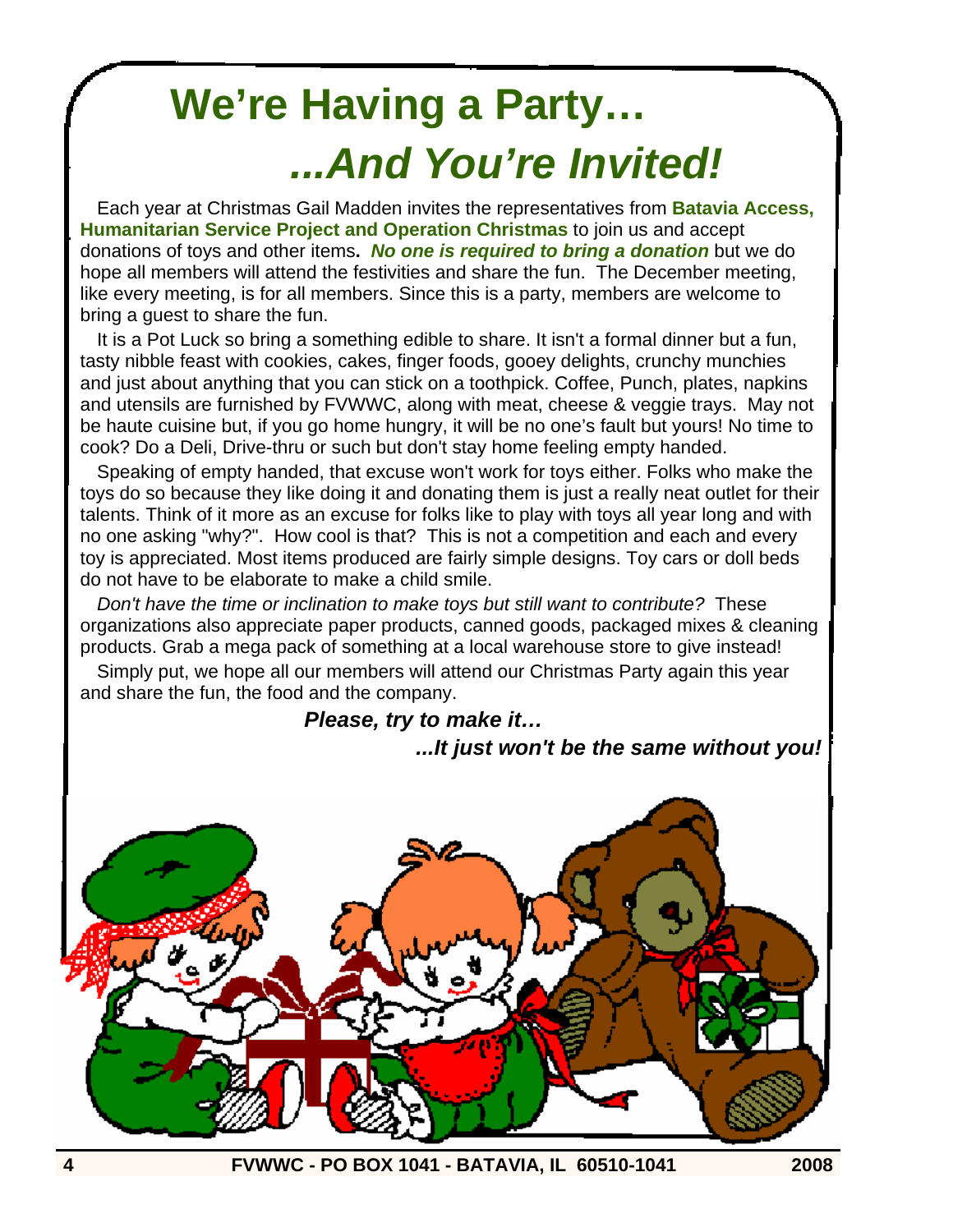# Marc Adams Workshop **Sponsored By: Grundy County Woodworkers Club Sunday March 8th 2009 9:00 a.m. - 4:00 p.m. Prairie Millworks Shop 3385 N. Rt. 47 - Morris, IL**

The cost for the entire day is \$50.00 per person with lunch included.

### **Subjects:**

## **Basic Veneering & Marquetry**

Marc is bringing his expert knowledge to Morris for a full day of instruction. The workshop will have two separate sessions. The morning session will be on Veneering with a break for lunch followed by the afternoon session on Marquetry.

*There is a 50-person limit on the capacity for this event, so get your name in now.* 

For reservations call today: **815-942-8250 or 815-942-5865**

## **Workshop Content:**

### **Basic Veneering:**

The ability to work with veneer is a skill worth developing to open up a whole new world of design freedom. Walnut burl, Macassar ebony, Mahogany crotch, and quilted Maple are a few of the countless woods available to be incorporated

into your work. This course will begin with the history of veneer, move on to demonstrations in how to handle veneer, cut, tape, press and sand the panel.

Next Marc will cover slip, book, 4 way and radial matching of veneer. Border work and inlay techniques will be covered, as well as edge details and complete demonstrations on how to create parquetry.

Veneer work is simple, creative and fun. If you've ever wanted to learn the craft of veneering, this would be the best place to start.

### **Marquetry:**

This part of the workshop will teach you the fine art of working with veneer to create pictures. We will start by learning how to handle, flatten, cut and tape veneer packets. By the end of the session, students will gain insight into how to

> transform a pattern from concept to finished Marquetry by using the double bevel technique.

Marc will share his secret of dying veneers successfully, as well as how to layout and trace patterns, substrate selections, pressing methods, sanding techniques, veneer selections, knife cutting and detailing.

Marquetry is simple, yet very few people practice it. It can increase the value of a furniture piece fourfold.

**http://www.marcadams.com**

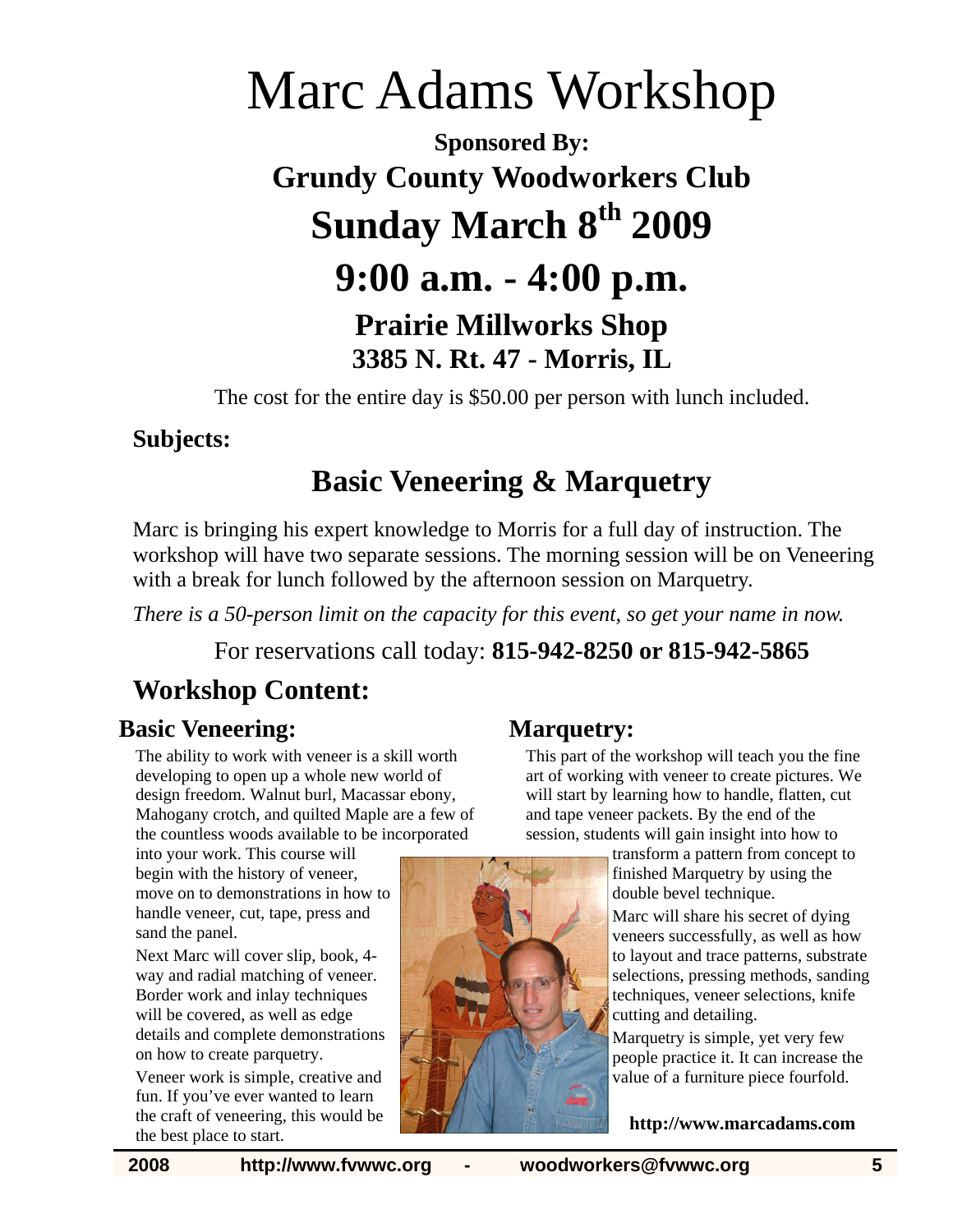# **"Howard's Corner"**

FVWWC's Guru, Howard Van Valzah

It has been suggested that members look at the wood Magazine Videos at **http://www.woodmagazine.com/videos**. They have over 75 subjects and they are very well done.

I spent half of this morning watching their reviews of the AWF show. It was really exciting showing all the newest and latest stuff for woodworkers. I loved it and could have spent thousands on stuff I liked and don't have, and even several things that I could afford right now and probably would have bought at the show if I had gone. I was all set to buy a new Festool drill for my Christmas present, but they showed the back room at the Festool display showing their new products under development and, sure enough, there was a new drill with Lithium batteries of which I was once skeptical of but I have found the Bosch drills with Lithium batteries are really good. So I will wait till next year.





*Howard* 



## **Show & Tell via eMail**

#### **Submitted by FVWWC Member, Dan Miller**

**Porch Renovation:** One big project last summer was this porch. I made seven posts, seven corbels, fourteen brackets, lots of bed mold, the railings and seventy-seven turned balusters all of **Clear Cypress** from the **Hardwood Connection**.

Here is the home before and after putting the porch back:



Restoration questions? Feel free to ask! Just contact me:

**Dan Miller** 



**6 FVWWC - PO BOX 1041 - BATAVIA, IL 60510-1041 2008**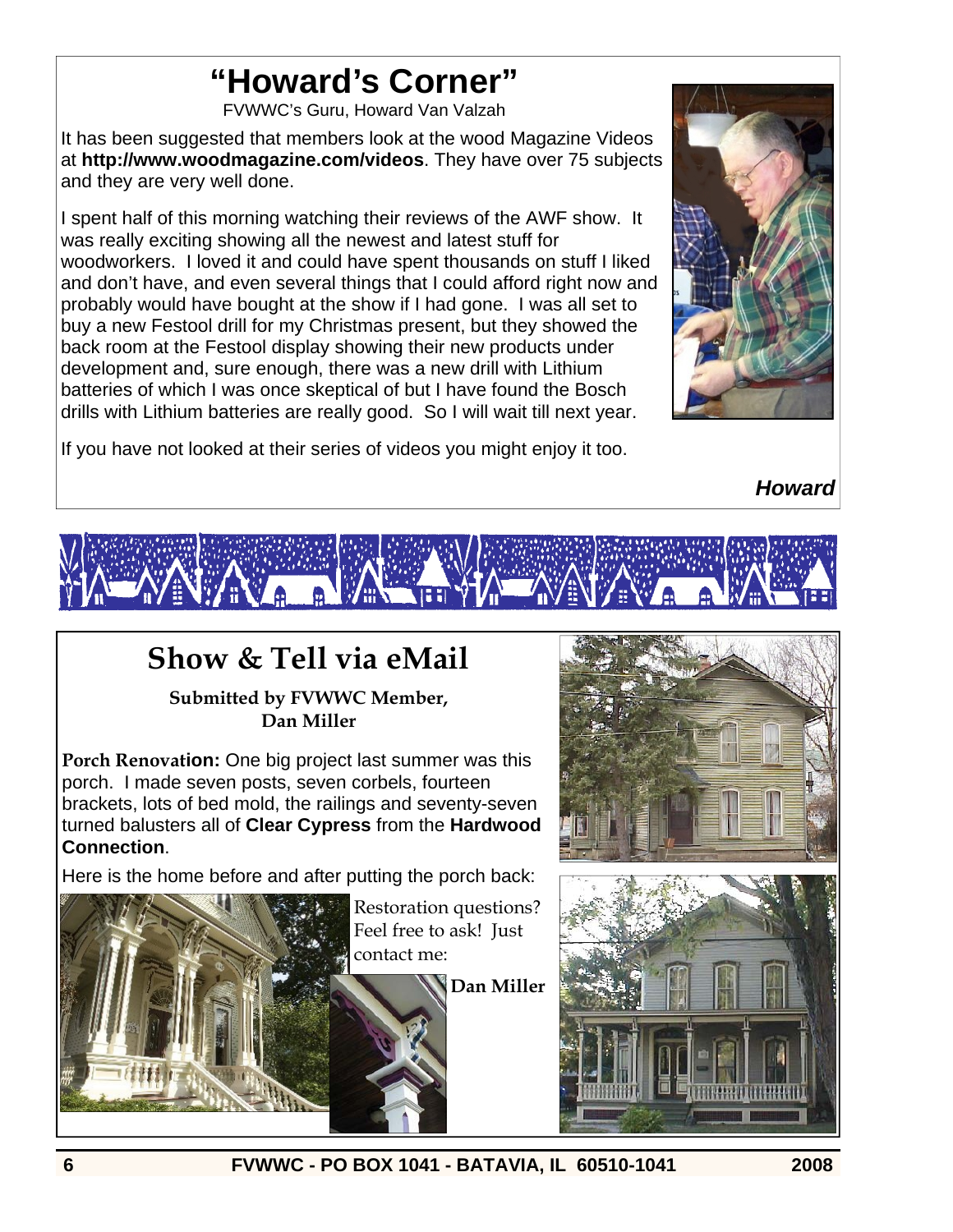## **Show & Tell November 2008**

We had a small but fascinating display in November:

- ¾ **Howard Van Valzah: Framed Photo Puzzle** of Maligne Lake in the Canadian Rockies. Wood and finish are unknown but the glued and pinned corners are extremely solid!
- ¾ **Joe Popp: Anniversary Sign** scrolled in **Aromatic Cedar** which has been finished on the front side only (to preserve project but allow the aroma) with clear lacquer.
- ¾ **Tom Foster: Writing Desk** made of **Cherry** with a hand rubbed **Velvet Oil** finish. This is the project Tom did in a recent class at the **Kelly Mehler School of Woodworking** in Berea, KY. See their site for info: **http://www.kellymehler.com**
- ¾ **Jerry Jobe: Mini-Rocking Horses** made of **painted Poplar or stained Clear Pine.** A neighbor girl paints the heads for me and gives them their unique personality. **Note:** Inspired by trip to Antique Store where a sad little, poorly made rocking horse was priced at \$145. Like any decent woodworker, I thought I could do a much better job. These are simple to make and easy to construct and cost \$50+ per project. *When given as baby shower gifts you can not imaging the "Thank-You" notes one receives!*



*Looking forward to doing it all again in 2009!*